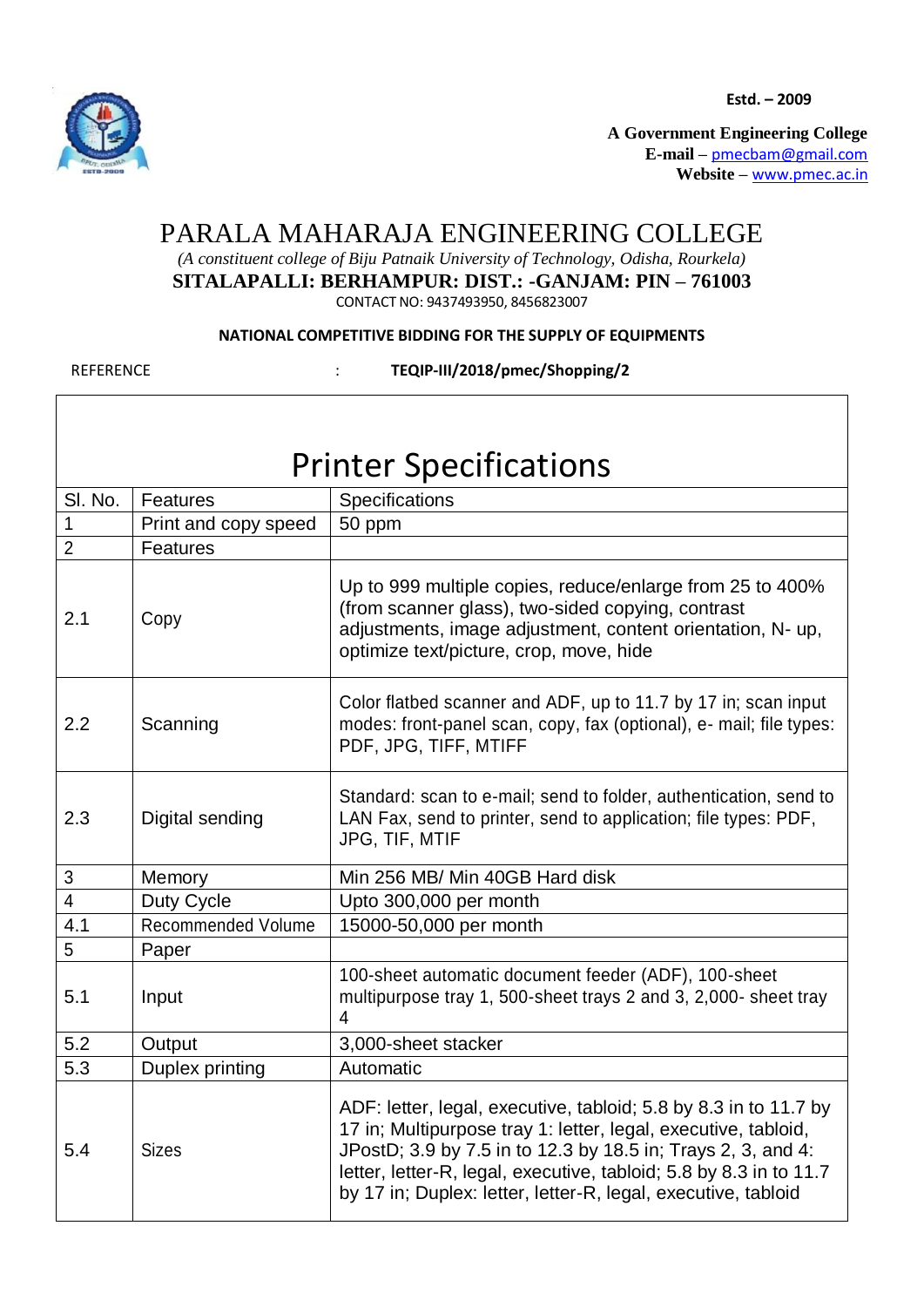| 5.5 | <b>Types</b>                                | Paper (bond, color, letterhead, plain, preprinted,<br>prepunched, recycled, rough), transparencies, labels,<br>cardstock                                                                                                                                                                                                                                                    |  |
|-----|---------------------------------------------|-----------------------------------------------------------------------------------------------------------------------------------------------------------------------------------------------------------------------------------------------------------------------------------------------------------------------------------------------------------------------------|--|
| 6   | Connectivity                                |                                                                                                                                                                                                                                                                                                                                                                             |  |
| 6.1 | Interfaces                                  | Hi-Speed USB 2.0 device port, Gigabit Ethernet, 1 open EIO<br>slot, 1 Foreign Interface Harness                                                                                                                                                                                                                                                                             |  |
| 6.2 | Client operating<br>systems                 | Windows 2000/XP/Vista/Win7/2003 Server/2008 Server/Mac<br>OS X 10.4 - 10.6/Various Linux OS                                                                                                                                                                                                                                                                                 |  |
| 6.3 | <b>Network Protocols</b>                    | IPv4/IPv6: Apple Bonjour compatible (Mac OS 10.2.4 and later),<br>SNMPv1/v2c/v3, HTTP, HTTPS, FTP, Port 9100, LPD, IPP,<br>Secure-IPP, WS Discovery, IPSec/Firewall; IPv6: DHCPv6,<br>MLDv1, ICMPv6; IPv4: Auto-IP, SLP, TFTP, Telnet, IGMPv2,<br>BOOTP/DHCP, WINS, IP Direct Mode, WS Print; Other:<br>IPX/SPX, AppleTalk, NetWare NDS, Bindery, NDPS, iPrint              |  |
| 7   | Security                                    | Management security: SNMPv3, SSL/TLS (HTTPS), 802.1X<br>Authentication (EAP- PEAP, EAP-TLS), IPSec/Firewall with<br>Kerberos, Certificate, and PreShared Key Authentication                                                                                                                                                                                                 |  |
| 7.1 | <b>Secure Print</b><br>Authentication       | Min. 1000 users/PIN codes to be recognized per MFP. The<br>PIN codes and user lists can be securely stored on every<br>MFP hard drive and validated against LDAP and/or Active<br>Directory upon authentication through front screen touch<br>panel of printer.                                                                                                             |  |
| 7.2 | <b>Authenticate for MFP</b><br>applications | The administrator should be capable of defining MFP<br>functions that users must enter their PIN code to access.<br>Upon PIN code validation, the MFP recognizes the user<br>name, login, and email address. That information is then<br>used by the MFP application such as email sending (FROM<br>field), copy tracking, or secure printing to reclaim the print<br>jobs. |  |
| 7.3 | Compatible with all<br><b>MFP</b> functions | Authentication should apply to email, copy, print jobs, scan to<br>folder, job tracking etc.                                                                                                                                                                                                                                                                                |  |

## **Antivirus**

### **DESCRIPTIONS/SPECIFICATIONS of ANTI VIRUS SOFTWARE**: 5 Users

1. The software should be capable of detecting and cleaning all types of malware, Viruses, worms, trojans, ad ware, spy ware, phishing, potentially pack unwanted and unsafe applications and application intrusions using a single inbuilt virus scanning engine.

2. Software should have Proactive Detection feature.

3. The software should not affect the system resources with less consumption of system resources which include RAM, CPU and H.D Space utilization.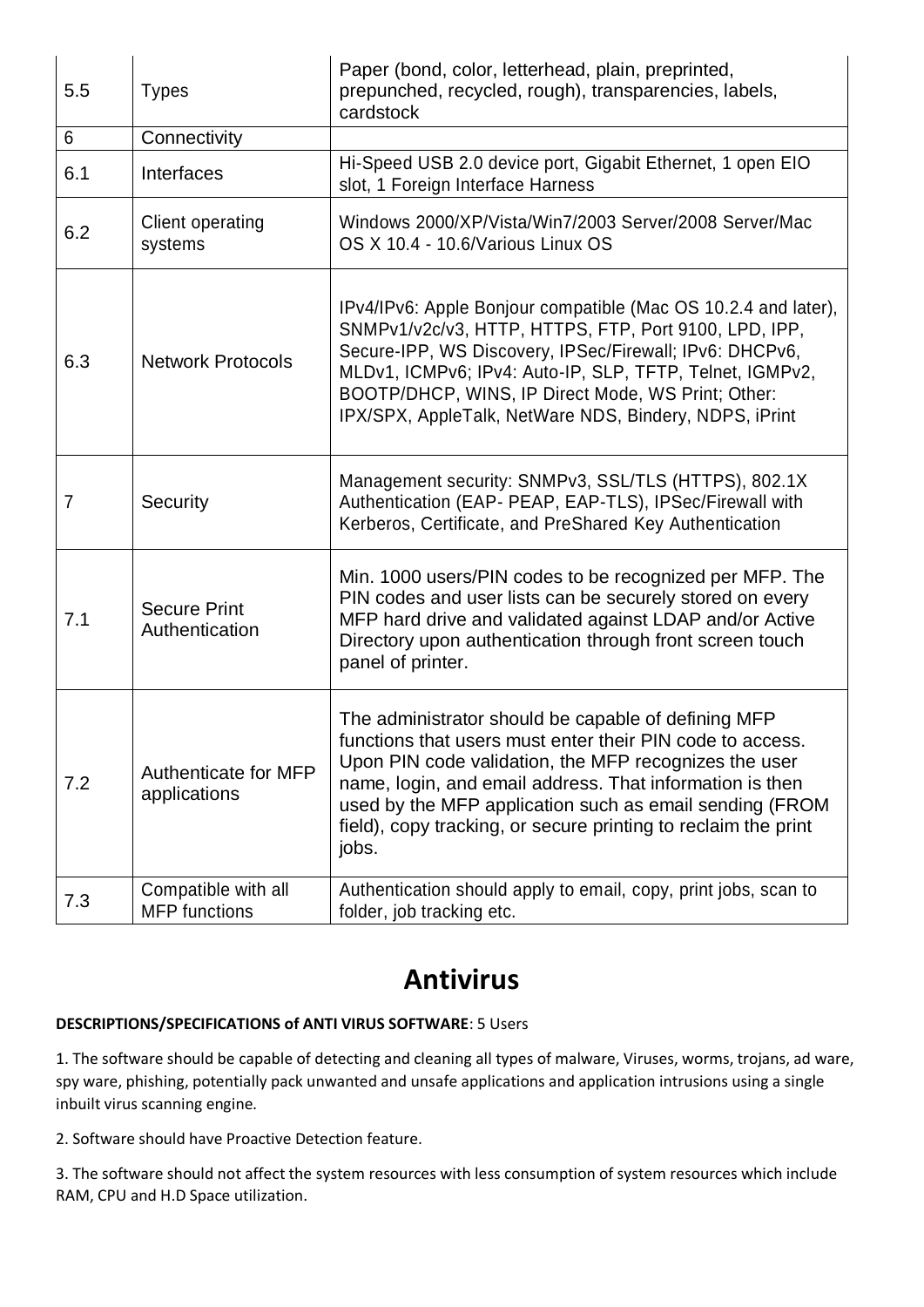4. Must scan and block threats originating from Floppy disks, CD ROMs, USBs and Network Drives automatically in real-time when accessed.

5. Detect and remove infected files on the fly in real time.

6. Should not have file size restriction in real time and On Demand Scanning.

7. Allow / prevent the concerned I.T Personnel to change the settings of antivirus by password protecting the software.

8. UPDATES SHOULD BE AVAILABLE ONLINE FOR THREE YEARs.

9. Any other as per requirement of the project and must support Windows 7, 8 and 10.

# **Inverter/ Online UPS**

1- Nos of Standard Make 2-3KVA online UPS

With minimum backup for 4 hrs. of Battery Back- UP time.

Preferable from suppliers who have been in service for more than 5 Years.

AMC contract of minimum 5 years post warranty is desirable.

| <b>SPECIFICATIONS</b>                            | <b>WINDOWS PC</b>                                                                        | <b>APPLE MACINTOSH</b>                                                                   |
|--------------------------------------------------|------------------------------------------------------------------------------------------|------------------------------------------------------------------------------------------|
| <b>Operating System</b>                          | <b>MINIMUM</b><br>Windows 8 or 8.1                                                       | Macintosh OS 10.10.5 or higher                                                           |
|                                                  | <b>RECOMMENDED</b><br>Windows 10 Home or Pro                                             |                                                                                          |
| <b>Productivity Tools</b>                        | Microsoft Office 2016 can be<br>downloaded for FREE, please<br>visit go.du.edu/office365 | Microsoft Office 2016 can be<br>downloaded for FREE, please<br>visit go.du.edu/office365 |
| <b>Windows Emulation</b>                         |                                                                                          | Please contact the IT Help Center to                                                     |
| <b>Software (check with</b><br>academic advisor) | N/A                                                                                      | discuss your options before purchasing a<br>Mac needing Windows.                         |
|                                                  | <b>MINIMUM</b>                                                                           | <b>MINIMUM</b>                                                                           |
| <b>Processor Type</b>                            | Core i5 Processor                                                                        | Core i5 Processor                                                                        |
|                                                  | <b>RECOMMENDED</b>                                                                       | <b>RECOMMENDED</b>                                                                       |
|                                                  | Core i7 Processor                                                                        | Core i7 Processor                                                                        |
| <b>Memory</b>                                    | <b>MINIMUM</b>                                                                           | <b>MINIMUM</b>                                                                           |
|                                                  | 8 GB RAM or higher                                                                       | 8 GB RAM or higher                                                                       |
|                                                  | <b>MINIMUM</b>                                                                           | <b>MINIMUM</b>                                                                           |
|                                                  | 250 GB                                                                                   | 250 GB*                                                                                  |
| <b>Hard Drive</b>                                | SSD Hard Drive is Desirable                                                              | SSD Hard Drive is Desirable                                                              |
|                                                  | <b>RECOMMENDED</b>                                                                       | <b>RECOMMENDED</b>                                                                       |
|                                                  | 500 GB or higher                                                                         | 500 GB or higher                                                                         |
| <b>Graphics Card</b>                             | <b>MINIMUM</b>                                                                           | <b>MINIMUM</b>                                                                           |
|                                                  | 512 MB Video Memory or higher                                                            | 512 MB Video Memory or higher                                                            |
| Warranty                                         | 4 year parts and labor<br>(on-site strongly recommended)                                 | 3 year parts and labor AppleCare                                                         |

## **Laptop Specifications**